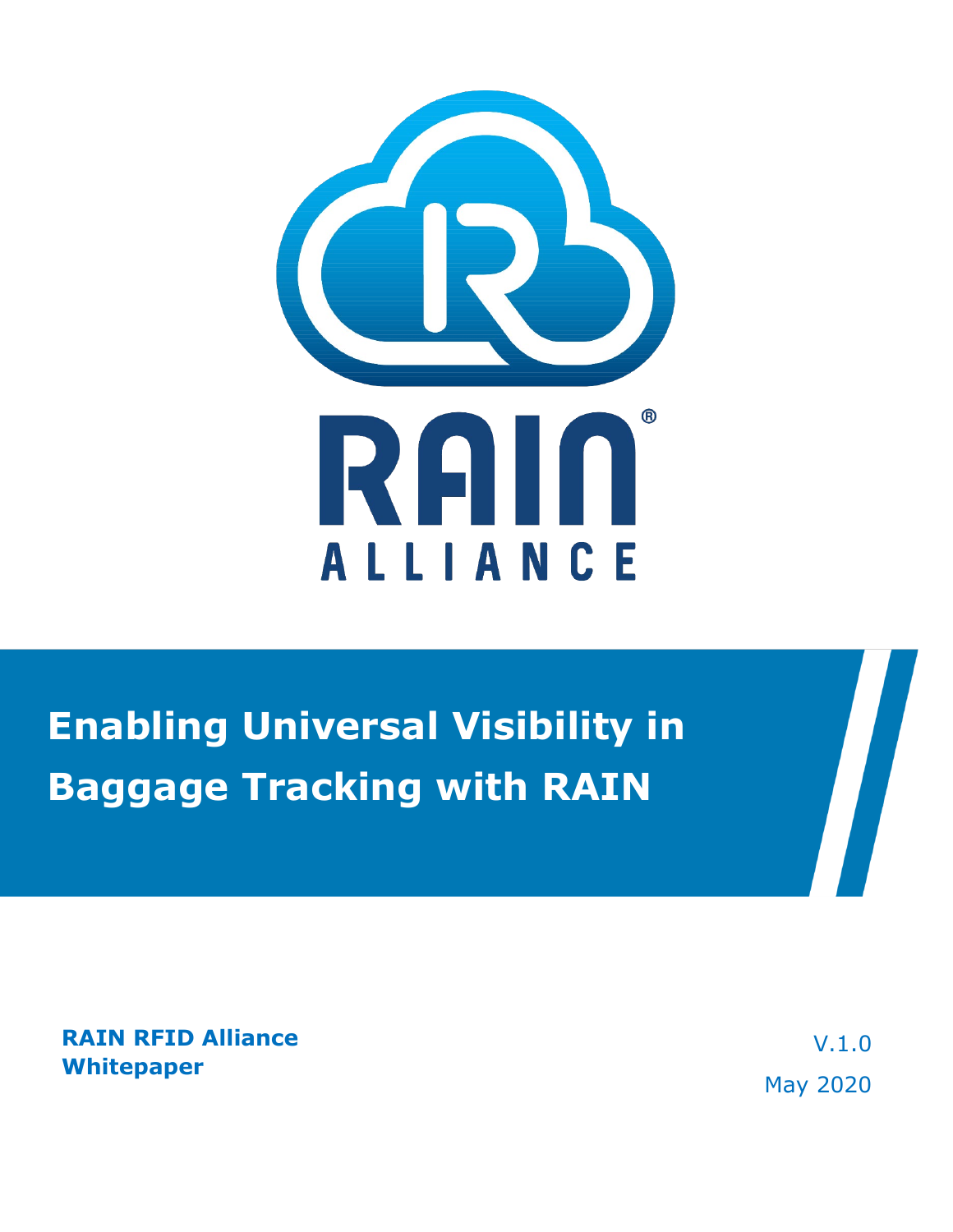## **Table of Contents**

| 1.0 | <b>Introduction</b>                                 | 3 |  |
|-----|-----------------------------------------------------|---|--|
| 2.0 | <b>Global Numbering System</b>                      | 5 |  |
|     | Open loop applications:                             | 5 |  |
|     | Closed loop applications:                           | 5 |  |
| 3.0 | What does the implementation of the RAIN technology |   |  |
|     | really mean in baggage tracking?                    | 6 |  |
| 4.0 | <b>Conclusion</b>                                   | 7 |  |
| 5.0 | <b>Background and Contributors</b>                  | 7 |  |
| 6.0 | <b>Resources</b>                                    | 7 |  |
|     | ABOUT RAIN RFID ALLIANCE                            | 8 |  |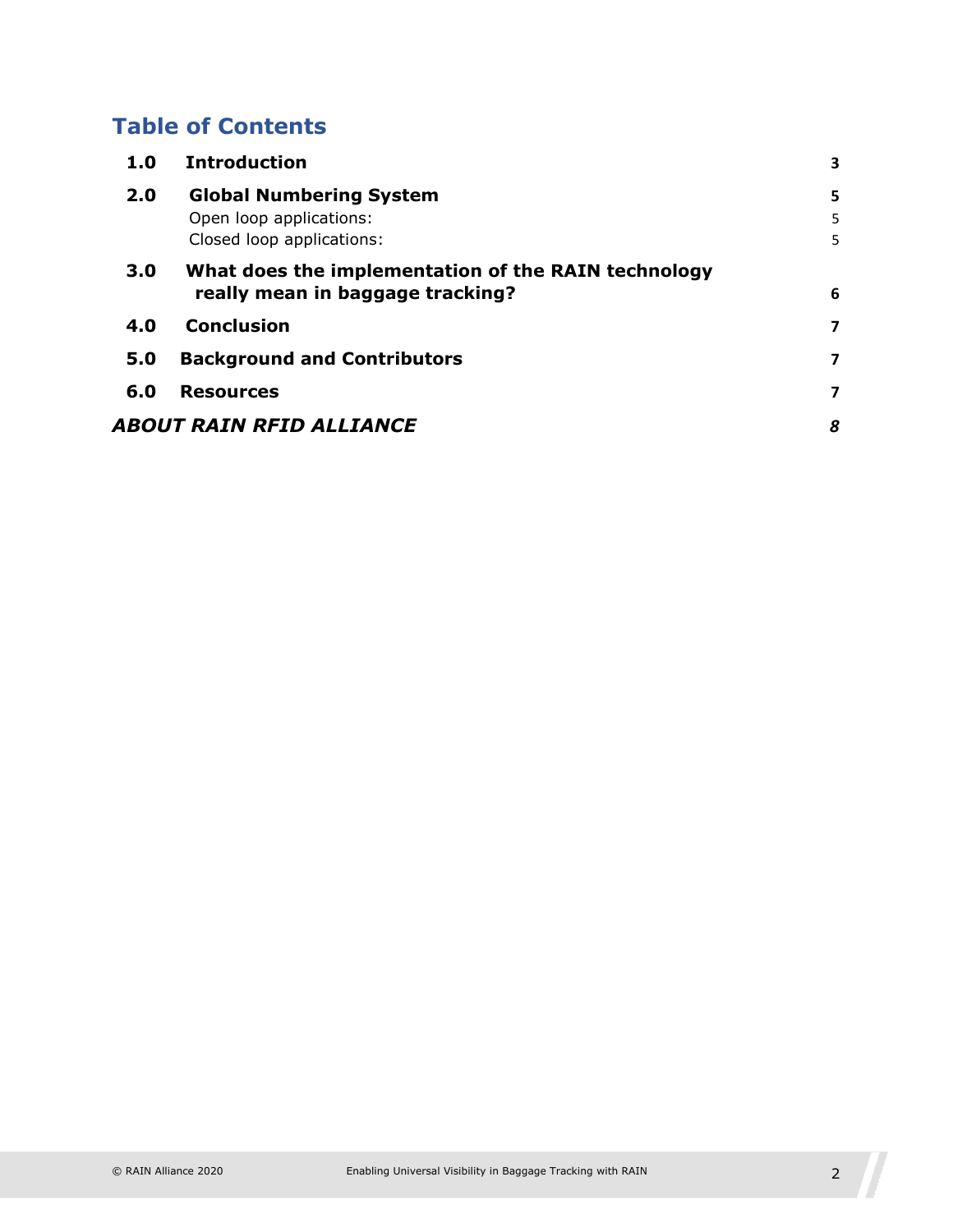### <span id="page-2-0"></span>**1.0 Introduction**

RAIN RFID is used globally in different industry verticals to identify, locate, and authenticate items and things. The aviation industry has adopted RAIN RFID for identification and tracking of parts, supplies and baggage. This white paper focuses on the use of RAIN RFID for baggage tracking and the importance of tag data encoding schemes to enable universal visibility during the process of baggage tracking.

RAIN RFID technology is embedded in almost everything we touch or consume and as a consequence the ability to select correct tagged items such as baggage or airplane parts in multiple tag environments can be challenging. Baggage tracking being one such application. The adoption of RAIN RFID technology for baggage handling by the aviation industry can be attributed to the passing of Resolution 753 by the International Air Transport Association (IATA) that "*encourages airlines to further reduce mishandling by implementing crossindustry tracking for every baggage journey*" i.e. error-free baggage handling throughout the journey of the baggage. The main objectives and benefits of implementing this resolution by IATA members are:

- to reduce the number of lost bags
- help airlines meet the demands of today's connected passengers
- develop a robust infrastructure and processes to enable airlines to manage the growth in global passenger numbers over the next decade.
- RAIN-RFID technologies low tag cost, tag read agility, non-line of sight multi meter read range and low reader maintenance makes it a perfect and the preferred choice.

The overall journey of baggage is complex with multiple touch points and opportunities for mishandling of bags as indicated in Figure 1. Baggage with RAIN tag needs to be identified with a selectable universally understood unique identifier to ensure it is handled correctly on its journey by multiple service providers.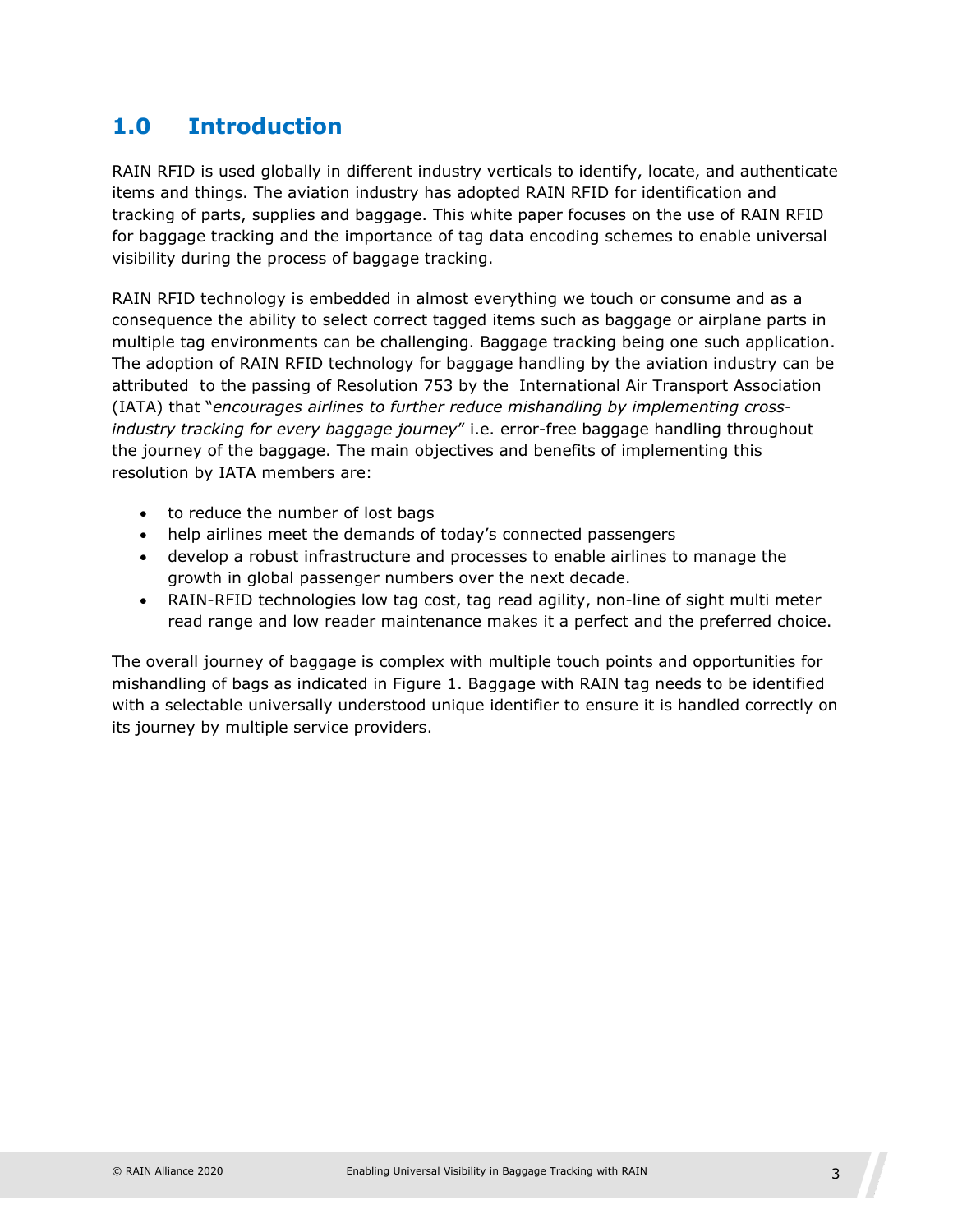

#### **Figure 1 - An airline's example baggage operation**

Figure 1 provides an overview of baggage flow at a typical airport. Resolution 753 requires that baggage be tracked at check-in, aircraft loading, arrival, and transfer/change of custody between carriers. Often, things can and do go wrong due to the many different stages in the baggage handling process.

Introducing RAIN RFID for identifying baggage has its challenges as previously stated. Baggage may contain multiple RAIN RFID tags. They can be found in various items such as garments and electronics. Having multiple unrelated tags participating in time-limited tag inventory events reduces the probability of reading the tags of interest during baggage loading/unloading and at sorting stations. This, in turn, can negatively affect the reading of baggage tags resulting in missed reads which contributes to the misrouting of a bag.

In order to reduce the probability of missed reads, the RAIN air interface protocol supports the selection of specific populations of tags. The ability to select only tags of interest and that they, and only they, participate in an inventory round is critical to ensuring the right bag gets on the right aircraft. The ability to select a population of tags is only possible when the encoding of tag data is according to standards where recognizable selectable universal common identifiers are included in the tag data.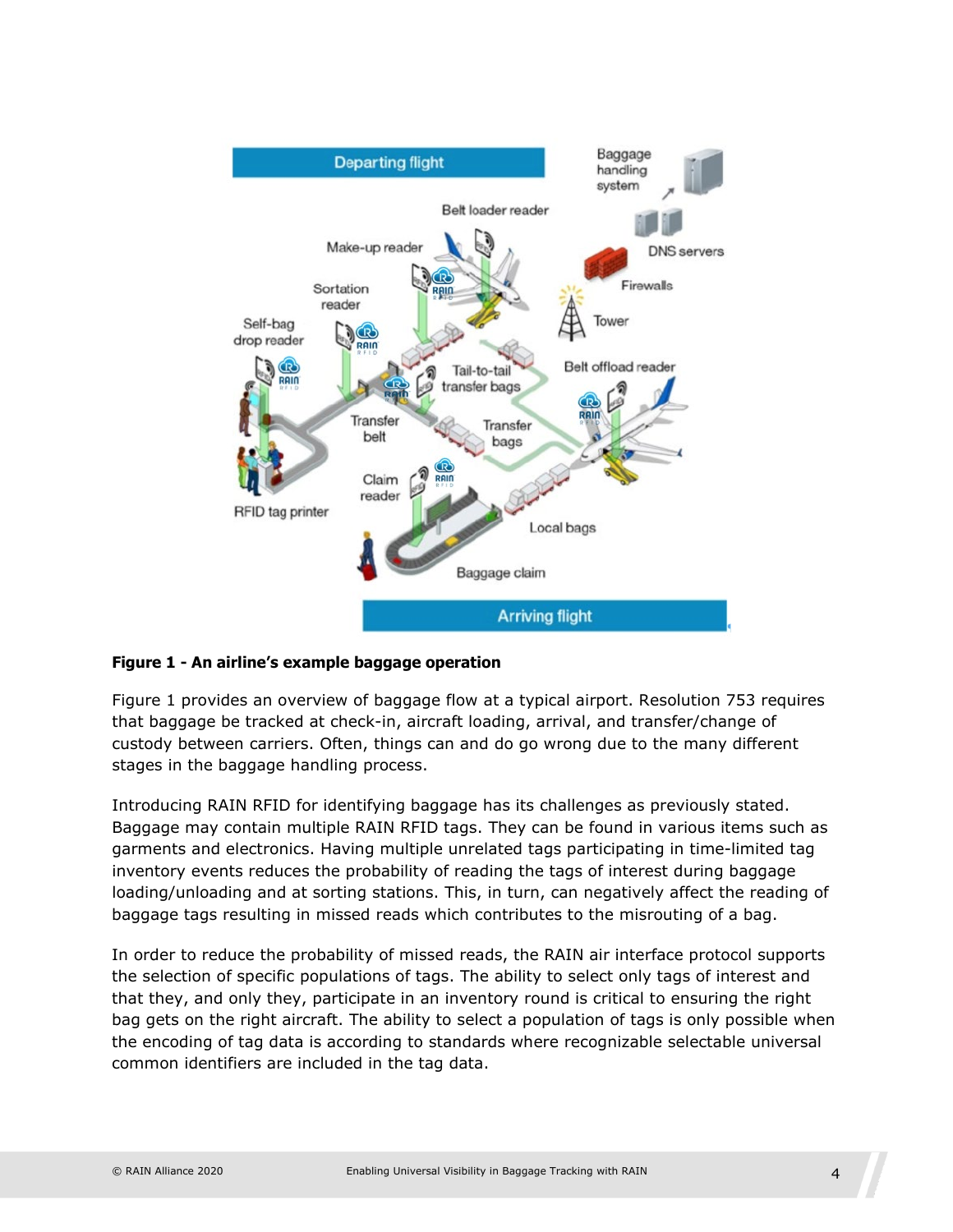The IATA Recommended Practice 1740c on Radio Frequency Identification (RFID) Specifications for Interline Baggage outlines detailed encoding requirements based on ISO standards to enable universal visibility and ease of deployment. Next part of this document provides a high-level overview of encoding standards available and what is used for baggage identification.

### <span id="page-4-0"></span>**2.0 Global Numbering System**

RAIN RFID Numbering Systems standards are provided by GS1 and ISO. They are also referred to as data construct standards.

- GS1: EPC Tag Data Standard Release 1.13
- ISO: ISO/IEC 15961-3

These standards outline the encoding requirements and global numbering system formats to ensure co-existence of open and closed loop applications as explained below.

<span id="page-4-1"></span>Open loop applications: In open loop applications a change in custody facilitates a need for sharing identification information of a baggage tag with partners and/or the public. The ability to share identification information automatically results in efficiencies for all stakeholders. To facilitate automatic sharing of information, the data on the RAIN tags need to be programmed consistently in formats that can be understood by all stakeholders across the entire journey of the bag. This is only possible when all stakeholders are aware of the encoding rules and those rules correctly followed. In general, in applications where there is a need to share data, owners of the data need to register data constructs with appropriate recognized registration bodies. These registries then hold the information that allow stakeholders to encode, decode and interpret information programmed in tags. The registries must be maintained consistently, secure, and be electronically accessible on the internet.

<span id="page-4-2"></span>Closed loop applications: In closed loop applications, the information on the RAIN tags is not meant to be shared and /or traded and where the user at the source is often in full control of the items or things. It is important that the tags used in closed loop application are programmed and identifiable as closed loop to avoid any confusion when in interrogation zone of an open loop application.

Problems mainly arise when either the users of open loop or closed loop systems do not follow the encoding rules resulting in the potential misinterpretation of data where there is a mixed (open / closed loop) tag population. As adoption of RAIN technology increases, the possibility of having a mixed population of open loop and closed loop tags in the defined read zone increases. Without correct encoding rules, or the awareness of the right encoding rule there is a high chance that the reader either reads the wrong tag or misses the tag needed to be read.'"

RAIN tags support identification classifications of items where the type of items being tagged include a unique identifier. The classifications and identifiers are defined in ISO and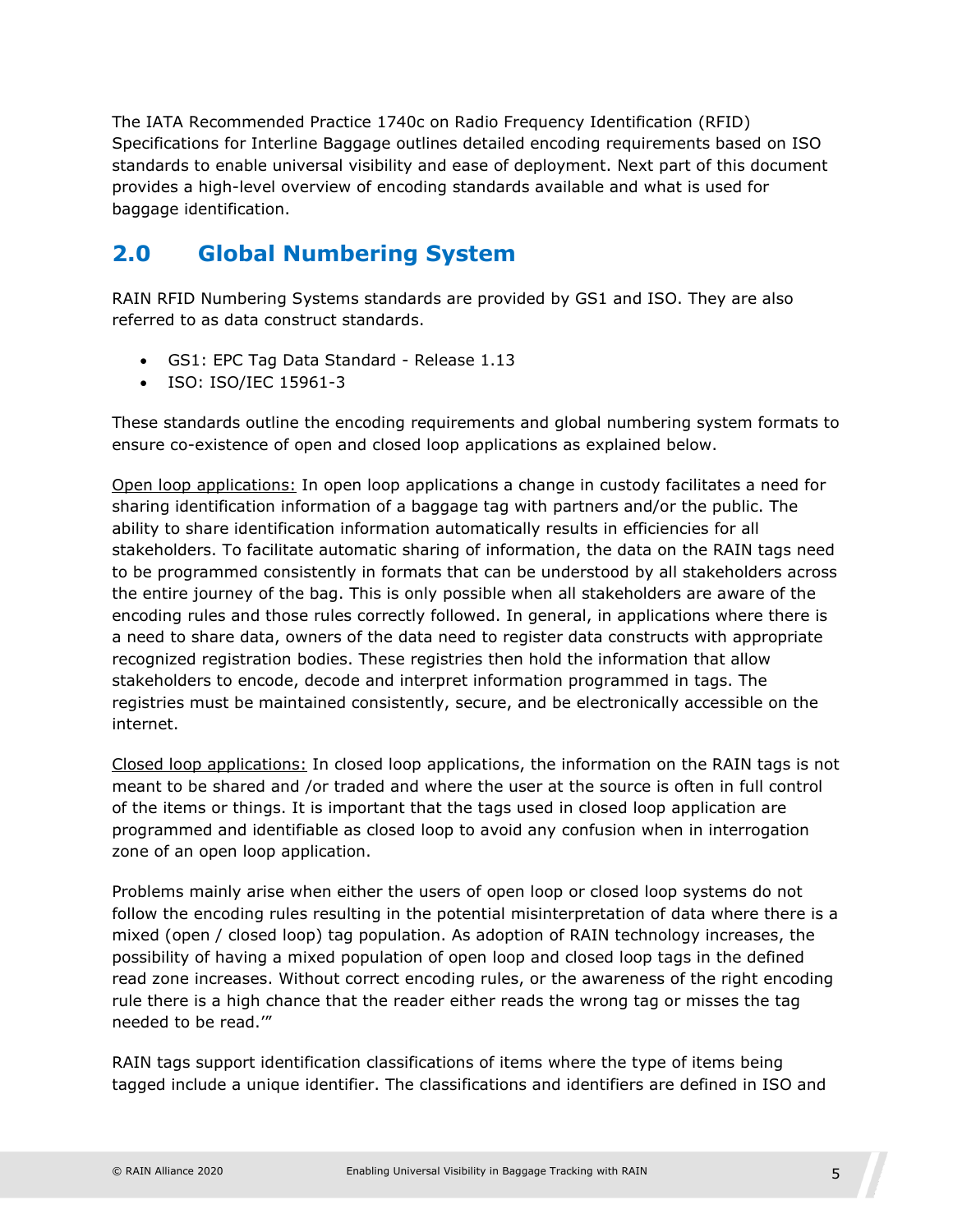GS1 data construct standards. Industries adopt one or both of the two standards to uniquely identify items.

IATA has adopted ISO data construct standards to identify baggage and other airline specific assets and GS1 Data constructs for applicable consumables used in the aircraft.

ISO encoded tags include an AFI (Application Family Identifier) to enable universal (global) visibility and identification. The AFI is used to identifier the industry owner of the data stored in the UII (EPC) memory in the tag. The number of AFIs are limited (8 bits) and therefore most of them are reserved for large global industries or applications. AFI's are managed and issued by AIM, Inc. Three AFI's have been allocated for closed loop tracking to support small entity general use application. The process of tag selection of a population of tags of interest is enabled through a logical selection of common programmed data and includes AFIs.

IATA has been assigned two AFIs, one for ULD/assets and one for baggage. This allows IATA members to select IATA only encoded baggage or ULD tags during a read process.

IATA in participation with its members create common data construct formats associated with the assigned AFI's and make them available to their members.

| <b>Organisation or Standard</b>                                                             | <b>AFI</b><br>(HEX) | <b>Data Format</b><br>(Decimal) | UII Encoded   Monomorphic-UII   Monomorphic-UII<br><b>Compaction</b> | <b>MH10 Data</b><br><b>Identifier</b> | <b>Object Identifier</b><br>for Unique Item<br><b>Identifier (UII)</b> | <b>Data Format for</b><br>additional data<br>(Decimal) |
|---------------------------------------------------------------------------------------------|---------------------|---------------------------------|----------------------------------------------------------------------|---------------------------------------|------------------------------------------------------------------------|--------------------------------------------------------|
| IATA RP1640 ULD containers (using 18000-63 tags,<br>with separate UII memory)<br>See Note A | 0x91                | 11                              | Not applicable                                                       |                                       | 10 15961 115                                                           |                                                        |
| IATA RP1740C baggage handling<br>[separate UII memory]                                      | 0xC1                | 12                              | Not applicable                                                       |                                       | 10 15961 12 1                                                          | 12                                                     |

The encoding scheme used for baggage tags as per IATA RP 1740c (best practice document for using RFID for baggage identification) was developed to enable global identification in an open loop application where there are multiple touch points by different stakeholders. This standard follows the ISO standards for both the protocol to interact with the tag and the encoding of the data placed on the tag.

### <span id="page-5-0"></span>**3.0 What does the implementation of the RAIN technology really mean in baggage tracking?**

Missed tag reads result in lost baggage, leading to additional handling costs, customer dissatisfaction, and brand harm. Baggage tags are applied at check in. A clear process has to be followed to ensure that the encoding of data on the baggage tag is done correctly. Baggage labels with embedded RAIN RFID tags are programmed by RAIN RFID enabled barcode printers.

The RAIN RFID tag is energized during the print process. The typical tag reader programming process is as follows: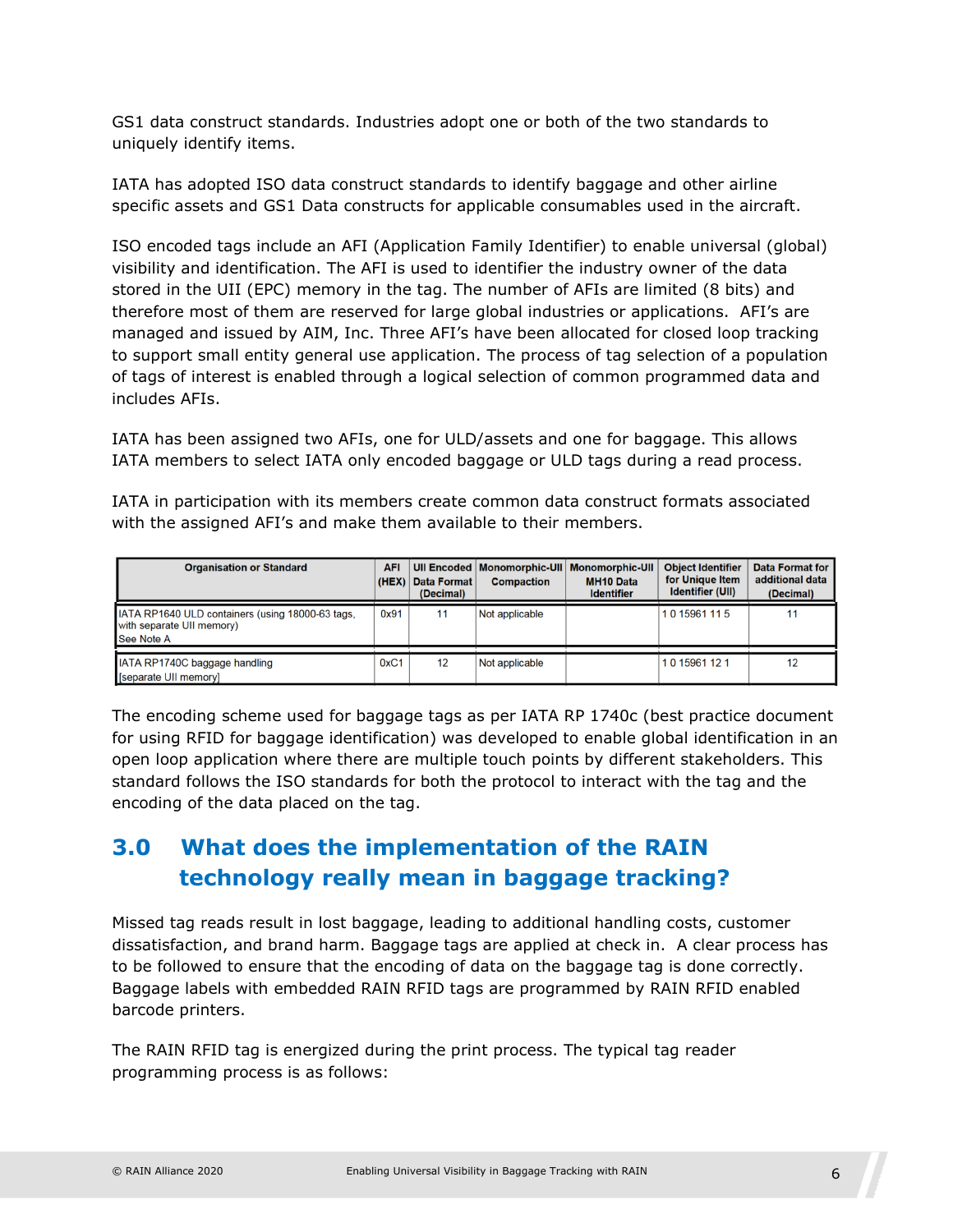- 1. Encode the UII (EPC) memory as per IATA bag tag data construct specification. Program airline-specific data in user memory if required. In certain cases, the reader may also overwrite the existing information if not locked or perma-locked.
- 2. Verify that the encoding has been done correctly.
- 3. Read the data on the RAIN baggage tag to be sure that that it is linked to the passenger barcode data that is also printed on the baggage tag label.

#### <span id="page-6-0"></span>**4.0 Conclusion**

RAIN RFID technology has the capability of fully implementing the Resolution 753. This requires careful and an in-depth understanding of baggage handling logistics and the technology by the different stakeholders. RAIN baggage tags must be programmed according to industry defined standards so the data stored can be understood and differentiated from one another. A logical selection of programmed data on the tag is used to select tag populations. The encoding scheme used for baggage tags is as per IATA RP 1740c according to ISO/IEC 15961-3 rules.

Users of RAIN technology need to be aware of the numbering systems present and how they can be used in selection of specific populations of tags or a specific tag. Irrespective of whether the users use open loop or closed loop systems, it is recommended to follow the defined encoding rules accurately for the successful reading of baggage tags.

#### <span id="page-6-1"></span>**5.0 Background and Contributors**

This document was developed within the RAIN RFID Aviation Workgroup with the following:

#### **Authors**

| Don Ferguson        | (Lyngsoe Systems)         |
|---------------------|---------------------------|
| Debangana Mukherjee | (CISC Semiconductor GmbH) |

#### **Contributors**

| Craig Alan Repec | (GS1) |
|------------------|-------|
| Claude Tetelin   | (GS1) |

#### <span id="page-6-2"></span>**6.0 Resources**

https:/[/www.iata.org/whatwedo/ops-infra/baggage/Pages/baggage-tracking.aspx](http://www.iata.org/whatwedo/ops-infra/baggage/Pages/baggage-tracking.aspx) https:/[/www.sita.aero/resources/type/surveys-reports/baggage-report-2018](http://www.sita.aero/resources/type/surveys-reports/baggage-report-2018) [https://www.ibm.com/downloads/cas/MJQOJ1XJ, page 2](https://www.ibm.com/downloads/cas/MJQOJ1XJ,%20page%202) <https://www.iata.org/en/programs/ops-infra/baggage/rfid/#tab-4> [https://www.iata.org/pressroom/facts\\_figures/fact\\_sheets/Documents/fact-sheet-rfid-bag-tag.pdf](https://www.iata.org/pressroom/facts_figures/fact_sheets/Documents/fact-sheet-rfid-bag-tag.pdf)